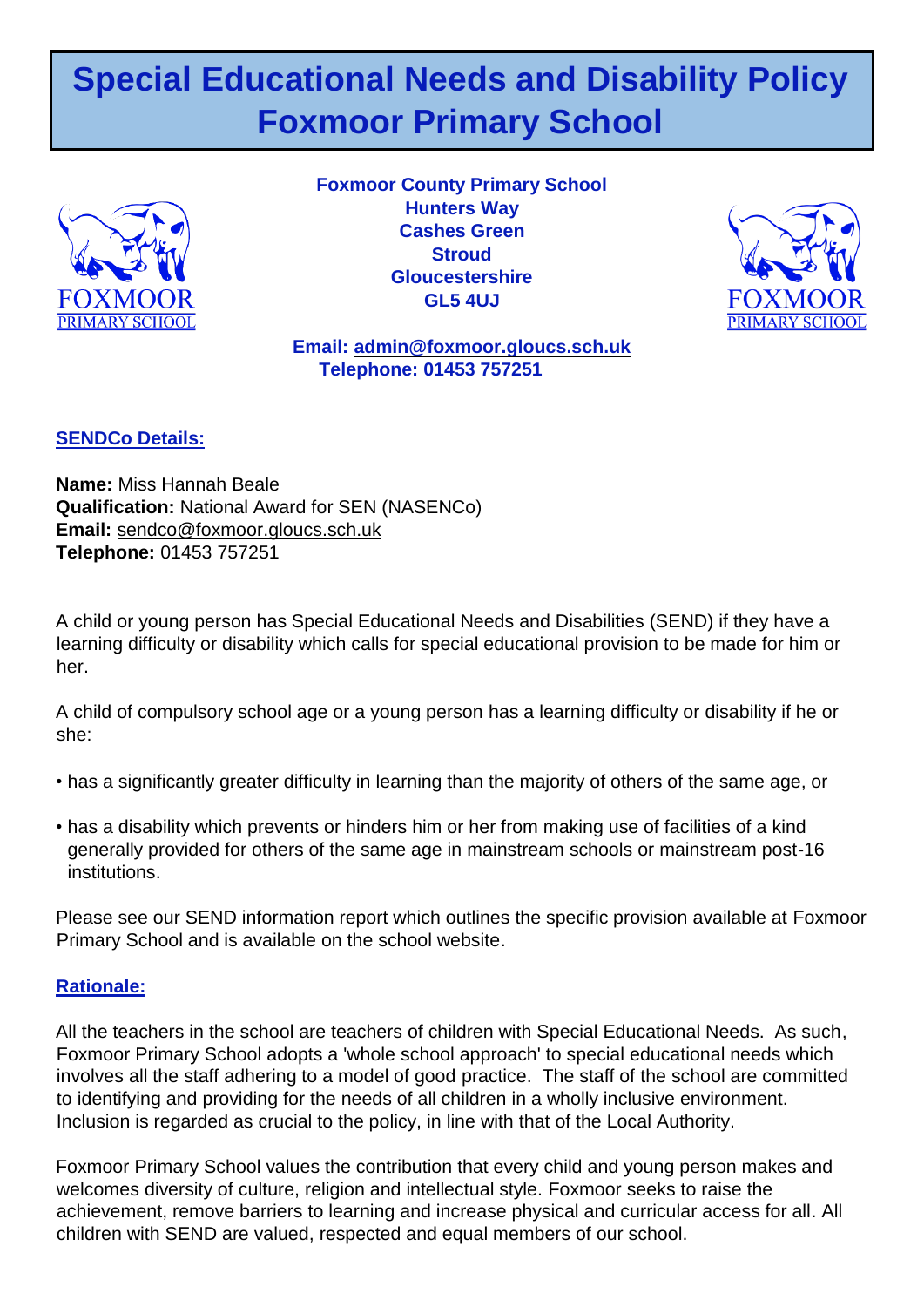# **Aim:**

Through following the SEND Code of Practice (2015), we aim to enable pupils to reach their full potential, achieve their best, become confident individuals and help make a successful transition into adulthood, all whilst being fully included within our school community.

# **Objectives:**

- 1. To identify and provide for pupils who have special educational needs.
- 2. To work within the guidance provided in the SEND Code of Practice, 2015.
- 3. To operate a "whole pupil, whole school" approach to the management and provision of support for special educational needs.
- 4. To provide a Special Educational Needs and Disabilities Coordinator (SENDCo) who will ensure the SEND Policy is implemented.
- 5. To provide support and advice for all staff working with pupils with special educational needs.
- 6. To work in partnership with parents, enabling them to make a positive and active contribution to the education of their child.
- 7. To take the views of the child into account and involve them in their learning journey.

## **Identifying Special Educational Needs:**

The Code of Practice outlines four broad categories of need that all schools should plan for. Foxmoor Primary School uses the graduated approach and the Gloucestershire County Council's Intervention Guidance for Special Educational Needs and Disability: to assess, plan, provide and review.

## **The 4 categories are:**

- **Communication and Interaction:** Children with speech, language and communication needs (SLCN); children with ASD, including Asperger's Syndrome and Autism.
- **Cognition and Learning**: Support for learning difficulties may be required when children learn at a slower pace than their peers, even with appropriate differentiation.
- **Social, Emotional and Mental Health Difficulties:** Children and young people may experience a wide range of social and emotional difficulties. These may include becoming withdrawn or isolated, as well as displaying challenging and disruptive behaviours.
- **Sensory and / or Physical Needs**: Some children require special educational provision because they have a disability which prevents or hinders them from making use of educational facilities generally provided.

At Foxmoor Primary School, we will identify the needs of pupils by considering the needs of the whole child, which will include not just the special educational needs of the child.

There may be a range of factors and reasons that have an impact on the child's educational progress, but are not due to a Special Educational Need or Disability. These could include:

- Disability (the Code of Practice outlines the "reasonable adjustment" duty for all settings and schools provided under current Disability Equality legislation – these alone do not constitute SEN).
- Attendance and Punctuality.
- Health and Welfare.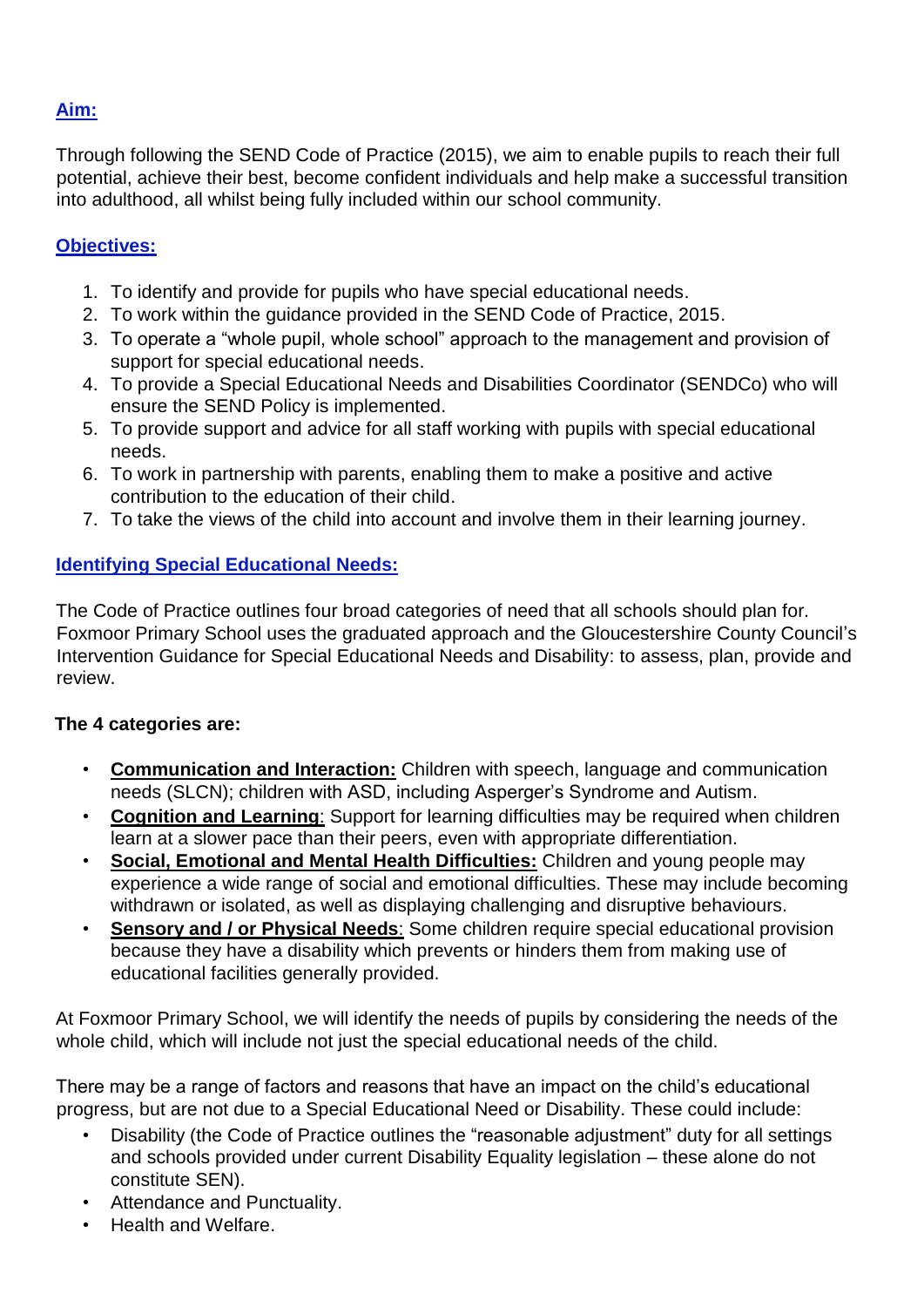- English as an Additional Language.
- Being in receipt of a Pupil Premium Grant.
- Being a Looked After Child.
- Being a child of a Service Personnel.

# **A Graduated Approach to SEND Support – Identification, Assessment, Provision and Review**

Foxmoor School believes in "Quality First" teaching. Teachers are responsible and accountable for the progress and development of the pupils in their class. High quality teaching and differentiation for individual pupils is the first step in responding to pupils who have or may have SEND. Children's progress is regularly reviewed and monitored.

At Foxmoor Primary School, children are identified as having SEND through a variety of ways including the following:

- Liaison with pre-school setting or previous school.
- Child performing significantly below age related expectations.
- Concern has been raised by class teacher.
- Concern has been raised by parent.
- Liaison with external agencies e.g. Communication and Interaction Team.

Foxmoor Primary School follows a graduated approach: **Assess – Plan – Do – Review.**

- **My Profile:** Pupil voice is very important to Foxmoor Primary School. Some children (not necessarily children with SEND) will have a 'My Profile' which outlines the things that help and hinder the child.
- **My Plan:** All children on the SEND Register at Foxmoor Primary School will have a 'My Plan' that will outline the child's needs, outcomes (goals), actions and resources (provision) to be used in order to help achieve the outcomes. There may also be outside agencies working with the child, family and school.
- **My Plan+:** If a 'My Plan' has been in place for some time and has been reviewed several times with limited progress being made, a child may then be given a 'My Plan+'. Outside agencies will be involved at this time.
- **EHCP (Education, Health and Care Plan):** A child would have been on a 'My Plan+' and this would have been reviewed several times before an EHCP would be considered. The SENDCo alongside parents may request additional support through an EHCP to help meet the child's needs.

A child with SEND may not be on the school's SEND Register for the whole of their time at Foxmoor Primary School. Through continual assessment and discussions with the teacher, child and parents, each stage of the child's SEND will always be discussed, including if they no longer need to be on the SEND Register, as their needs can be met without any additional provision (different to the normal provision in the classroom).

## **Monitoring and Evaluation of SEND**

The school, including the Governing Body, is committed to regular and systematic evaluation of the effectiveness of its work. In this respect, the Governing Body reports annually to parents about the quality of education provided, the achievements of pupils, including those with SEND and successes and aspects for future development. The school employs a series of methods to gather data for analysis including: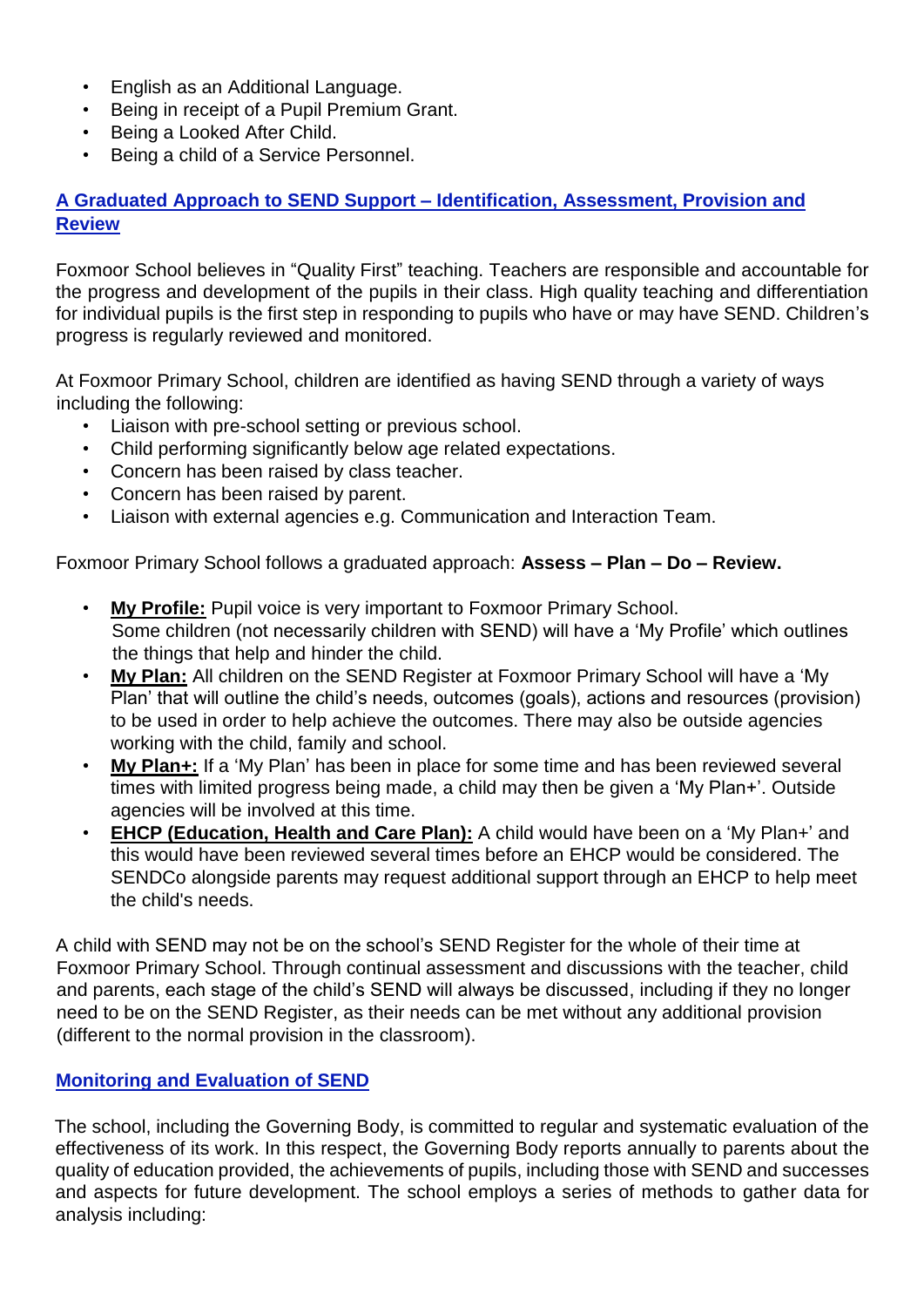- Regular learning walks by the Head Teacher, Subject Leaders and SENDCo.
- Moderation of pupils' work.
- The views of parents and the pupils.
- Maintenance of assessment records, which illustrate progress over time.

## **Accessibility**

At Foxmoor Primary School, we believe that all children are entitled to access a broad, balanced and relevant curriculum. All pupils with SEND are included within the school community. They are taught alongside their peers in mainstream classes and study the same curriculum. We ensure that the curriculum is differentiated, where needed, in order to meet the child's needs. All teachers at Foxmoor Primary School strive to:

- Meet pupils' learning needs.
- Remove barriers to learning, through evaluation and assessing their planning and teaching.

Teachers take care when planning to ensure differentiation matches the needs and abilities of the pupils. They use a range of teaching styles to engage and cater for all children. Where appropriate, resources and support are provided to enable pupils with SEND to access the curriculum.

All pupils at Foxmoor Primary School are given the opportunity to take part in a wide range of additional, extra-curricular, activities. For example: football, rugby, archery, country dancing, first aid, orienteering, cross country, music lessons, as well as school trips and residential trips in Year 4 (Wilderness Centre) and Year 6 (Isle of Wight). Pupils with SEND are actively encouraged and supported to join in and benefit from activities such as these.

#### **The accessibility plan is available on the school website or via the school office.**

#### **Arrangements for Dealing with Complaints from Parents**

Please see the schools **'Complaints Policy'** for more information.

## **Links with Other Schools, Teachers and Facilities**

The SENDCo visits local pre-school settings (Little Foxes) to discuss the new intake of school children. It is here that we are able to identify any special education needs provision that may be needed from September. As well as this, SEND records are passed to relevant secondary schools, with the parents' permission, to ensure that a smooth secondary transition takes place in Year 6.

For our pupils with SEND, we make use of outside agency support services, such as the Educational Psychology Service and Advisory Teaching Service. The SENDCo works closely with all professionals working with our SEND pupils, in order to ensure that their needs are catered for.

## **Supporting Pupils and Families**

The school's Local Offer and waves of intervention (**SEND Information Report**) can be found on the school's website[,](http://www.stroudvalleyschool.co.uk/info.php) where parents will be able to find out about links with outside agencies and access arrangements for examinations.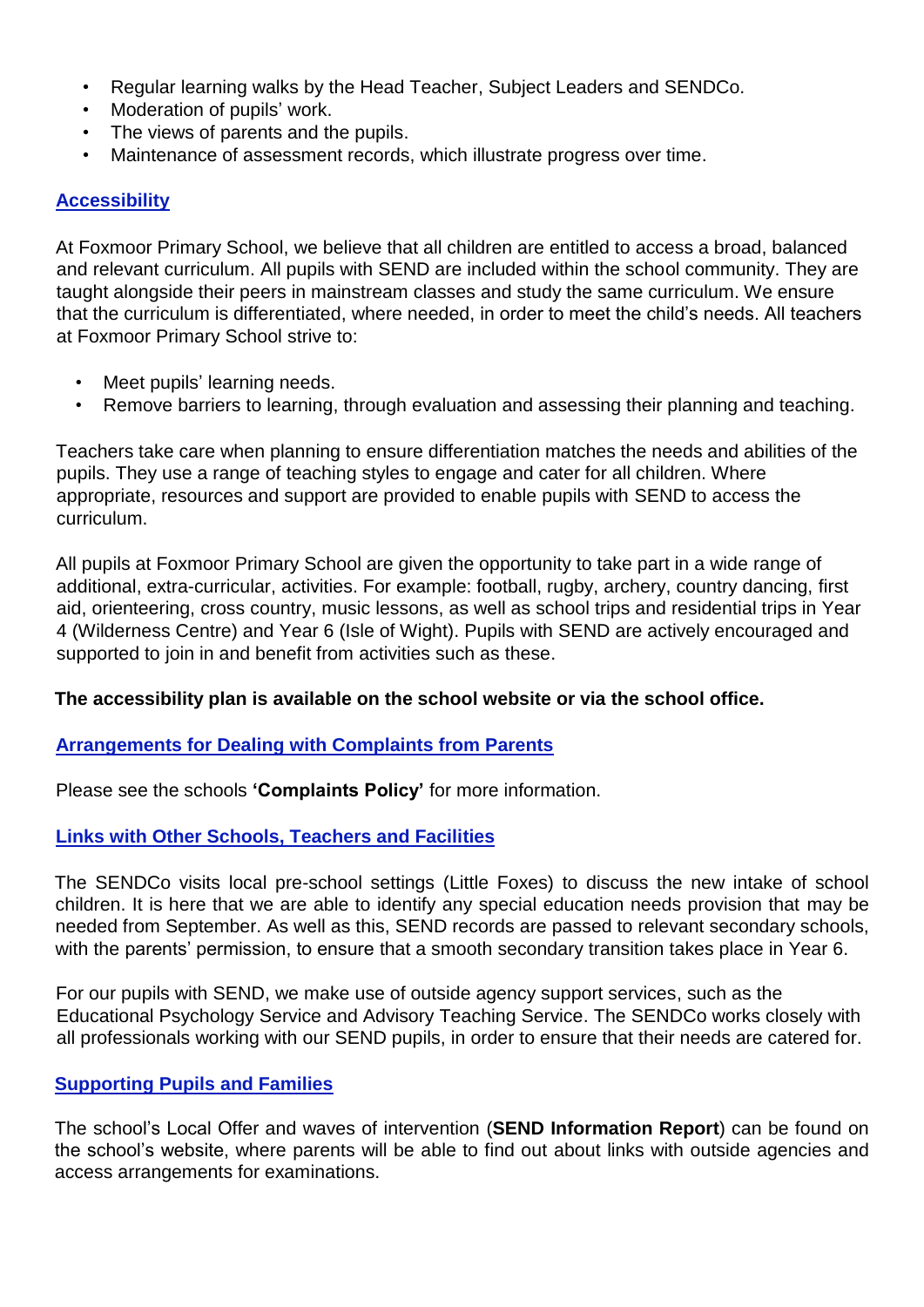Parents can find the school's prospectus, outlining admission arrangements, available from the school office.

# **Supporting Pupils at School with Medical Conditions**

The school recognises that pupils at school with medical conditions should be supported, so that they have full access to education, including school trips and physical education. Some children with medical conditions may be disabled and where this is the case the school will comply with its duties under the Equality Act 2010. Some may also have special educational needs (SEN) and may have an Education, Health and Care plan (EHCP) which brings together health and social care needs, as well as their special educational provision and the SEND Code of Practice (2015) is followed. Please refer to the 'Children with Medical Needs Policy' for more information.

## **Training and Resources**

The school is given a notional SEND budget each academic year. This is utilised to support all our children with SEND in a variety of ways, including: TA employment, resources and the use of the Educational Psychology Service. The SENDCo works closely with all SEND TA's to ensure that they are kept up to date with current SEND requirements and also to organise any TA training that would be beneficial to the needs of our children. All new teaching staff meet with the SENDCo to explain the systems and structures in place around the school's SEND provision and practice, to discuss the needs of individual children. The school's SENDCo also attends the local authority's SENDCo network (cluster) meetings to ensure they are kept up to date with local and national updates in SEND. The SENDCo is also a member of NASEN.

## **Roles and Responsibilities**

## **Special Educational Needs and Disability Coordinator (SENDCo)**

Miss Beale is the school's SENDCo. As the school's SENDCo, she has the responsibility of overseeing the day-to-day delivery of the school's SEND Policy. The SENDCo is responsible for coordinating provision for children with SEND and ensuring that liaison takes place with other professionals and parents. The SENDCo ensures that the school keeps the records of SEND pupils up to date. For further information about how resources are deployed out of the SEND budget please see our whole school provision map **(SEND Information Report).**

## **The SENDCo, the Head Teacher, Senior Management Team and the Governing Body**

The SEND Governor (Dr Nathanael Roome) liaises with the SENDCo and reports regularly to the Governing Body on the provision made for the pupils with SEND. The SENDCo works closely with the Head Teacher in the strategic development of the SEND Policy and provision. Any concerns regarding safeguarding should be communicated initially to the Head Teacher, Mr Bridgewater.

## **Class Teachers**

Class teachers, are responsible for the high quality teaching of all pupils. Teachers use regular assessment and evaluation of their pupils to ensure the correct educational practices are put into place. They should seek to identify pupils making less than expected progress, given their age and individual circumstances. The class teacher and SENDCo are responsible, with advice from outside agencies, for devising additional or different strategies for those pupils identified as SEND. They work together to produce 'My Plans' and then, if necessary, the move towards 'My Plan+'